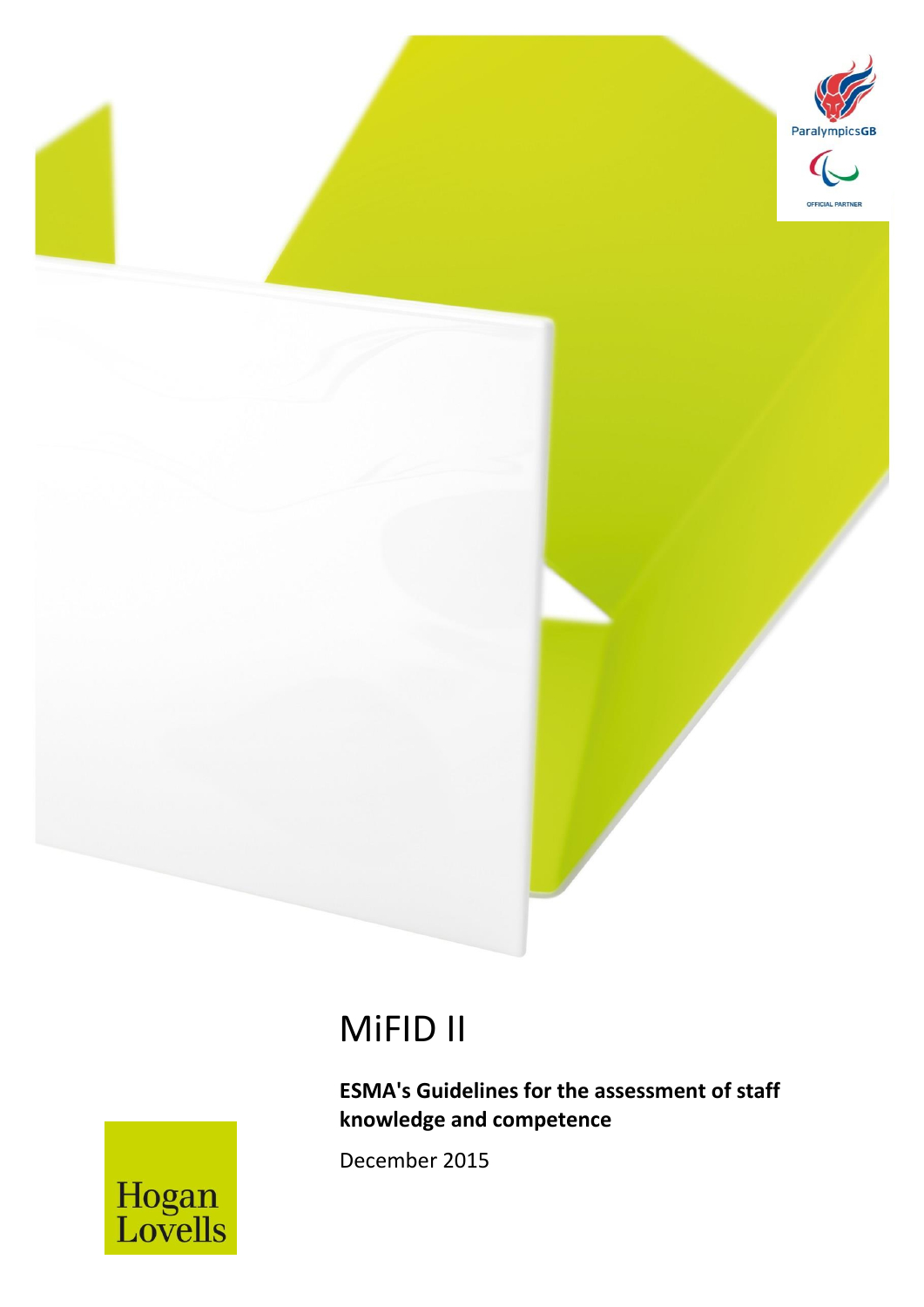### **Key Points**

- On 17 December 2015, The European Securities and Markets Authority ("**ESMA**") issued the final MiFID II guidelines on the assessment of knowledge and competence of staff.
- The guidelines require firms to assess the knowledge and competence of staff (i) giving investment advice or (ii) providing information on financial instruments, structured deposits, investment services or activities, or ancillary services.
- National competent authorities ("**NCAs**"), including the FCA, must make every effort to comply with the guidelines. Once the guidelines have been translated into the other EU languages, NCAs will have two months to confirm whether they comply or intend to comply.
- Firms should consider whether they need to extend their training and assessment programmes to new categories of staff (i.e. those giving "information" as opposed to "advice", and how they will ensure a clear demarcation between advisors and staff giving information only.

# **Background**

-

On 17 December 2015, the European Securities and Markets Authority ("**ESMA**") issued its final report (the "**Final Report**") on the MiFID II guidelines for the assessment of knowledge and competence of staff providing investment advice or information (the "**Guidelines**").<sup>1</sup>

The revised Markets in Financial Instruments Directive ("**MIFID II**") states that member states must require firms to ensure that individuals:

- giving investment advice; or
- providing information about financial instruments, investment services or ancillary service,

possess the necessary "knowledge and competence".<sup>2</sup>

The MiFID II Directive requires ESMA to develop guidelines on the assessment of "knowledge and competence" in investment firms' personnel.<sup>3</sup> Following a consultation paper containing draft guidelines published on 23 April 2015, ESMA has now issued its final guidelines.<sup>4</sup>

#### **Aims**

The purpose of the Guidelines is to specify the criteria for the assessment of knowledge and competence in staff providing investment advice or information about financial instruments, structured deposits, investment services or ancillary services as required by MiFID II.<sup>5</sup>

#### **Scope**

The Guidelines set out a series of criteria to assess the knowledge and competence of staff providing advice, or information, on investments. The distinction between "advice" and "information" is critical in the Guidelines:

- The nature of investment advice is defined in the MiFID II Directive as the "*provision of personal recommendations to a client, either upon its request or at the initiative of the investment firm, in respect of one or more transactions relating to financial instruments*".<sup>6</sup>
- According to the Final Report, "giving information" means "*directly providing information to clients about financial instruments, structured deposits, investment services or ancillary services, either upon the request of the client or at the initiative of the client"* when providing investment services or

1

<sup>1</sup> ESMA, *Final Report: Guidelines for the Assessment of Knowledge and Competence* (17 December 2015) (ESMA/2015/1886), which is available at [https://www.esma.europa.eu/sites/default/files/library](https://www.esma.europa.eu/sites/default/files/library/2015-1886_-_final_report_on_guidelines_for_the_assessment_of_knowledge_and_competence.pdf) [/2015-1886\\_](https://www.esma.europa.eu/sites/default/files/library/2015-1886_-_final_report_on_guidelines_for_the_assessment_of_knowledge_and_competence.pdf) final\_report\_on\_guidelines\_for\_the\_assessment\_of [knowledge\\_and\\_competence.pdf.](https://www.esma.europa.eu/sites/default/files/library/2015-1886_-_final_report_on_guidelines_for_the_assessment_of_knowledge_and_competence.pdf)

<sup>&</sup>lt;sup>2</sup> Article 25(1), MiFID II Directive.<br>3 Article 25(0) MIFID II Directive

<sup>3</sup> Article 25(9), MIFID II Directive.

<sup>4</sup> ESMA, *Consultation Paper: Draft Guidelines for the Assessment of Knowledge and Competence* (23 April 2015) (ESMA/2015/753), available at [https://www.esma.europa.eu/sites/default/files/library](https://www.esma.europa.eu/sites/default/files/library/2015/11/2015-753_cp_mifid_guidelines_on_knowledge_and_competence.pdf) [/2015/11/2015-](https://www.esma.europa.eu/sites/default/files/library/2015/11/2015-753_cp_mifid_guidelines_on_knowledge_and_competence.pdf) [753\\_cp\\_mifid\\_guidelines\\_on\\_knowledge\\_and\\_compet](https://www.esma.europa.eu/sites/default/files/library/2015/11/2015-753_cp_mifid_guidelines_on_knowledge_and_competence.pdf) [ence.pdf.](https://www.esma.europa.eu/sites/default/files/library/2015/11/2015-753_cp_mifid_guidelines_on_knowledge_and_competence.pdf) 

<sup>5</sup> Final Report, p. 34.

Article  $\overline{4(4)}$ , MiFID II Directive. The definition is identical to that provided in the MiFID I Directive.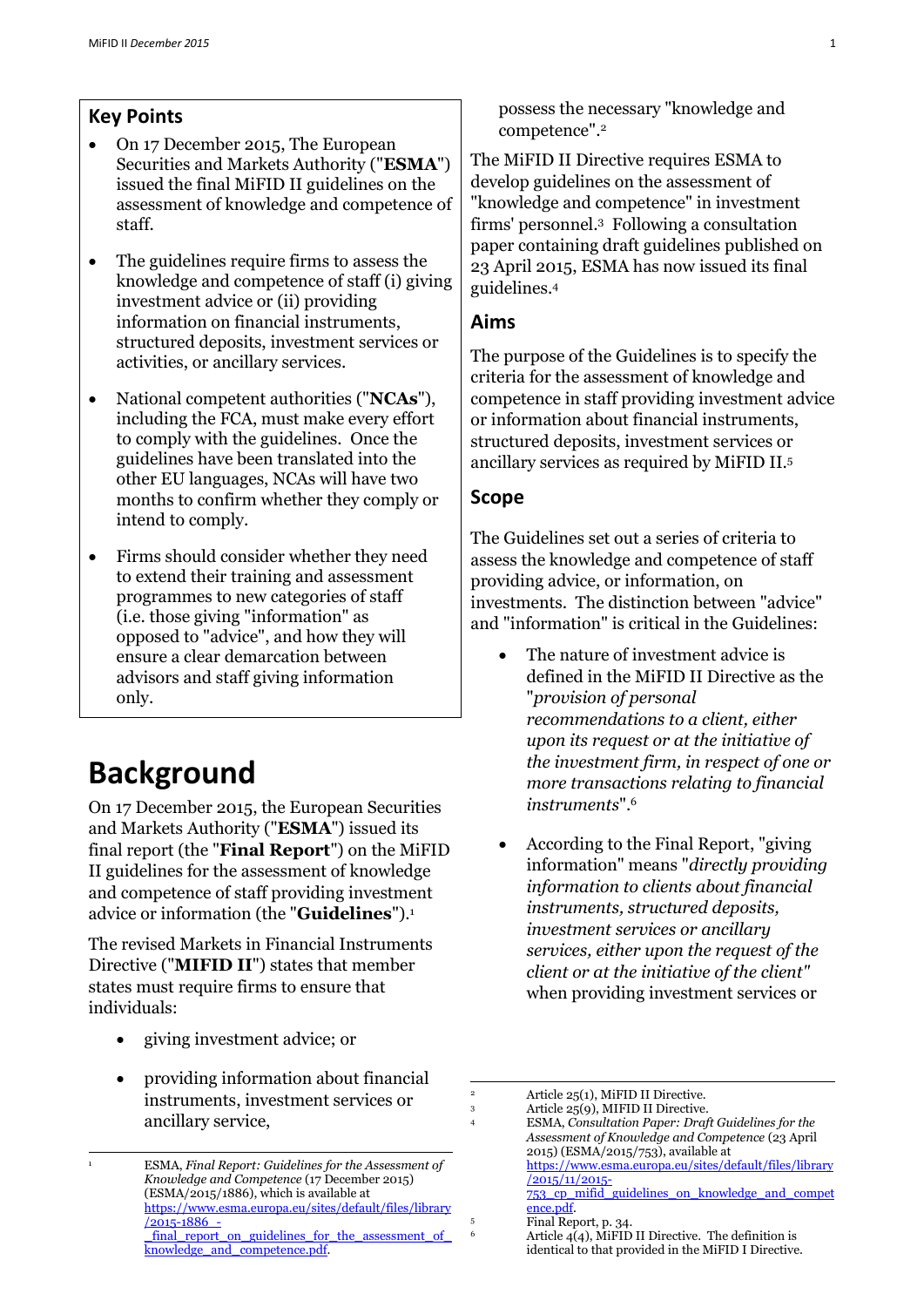activities or ancillary services for the purposes of MiFID II.<sup>7</sup>

ESMA also states that firms should take into consideration the Q&A issued by its predecessor, the Committee of European Securities Regulators ("**CESR**") when assessing the boundary between "advice" and "information".<sup>8</sup>

The Final Report further clarifies that a staff member would be entirely outside the scope of the Guidelines if he or she:

- only points out where clients can find information;
- distributes brochures and leaflets to clients without giving additional information with regard to its content or providing any follow-up investment services to those clients;
- only hands over information such as key investor information documents at the client's request without giving any additional information with regard to its content or providing any follow-up investment services to those clients; or
- is an employee who performs back-office functions and does not have direct contact with the clients.<sup>9</sup>

### **Application**

The Guidelines are stated to apply to the following firms:

- investment firms;
- credit institutions when providing investment services;
- investment firms and credit institutions when selling or advising clients in relation to structured deposits; and
- UCITS management companies and external AIFMs when providing the investment services of individual

-

<sup>9</sup> Final Report, Annex VII.

portfolio management or non-core services. 10

National competent authorities ("**NCAs**"), including the FCA, and firms within scope of the Guidelines must make every effort to comply with the Guidelines. NCAs should comply by incorporating the Guidelines into their supervisory practices.<sup>11</sup>

## **The Guidelines**

The Guidelines are divided into five parts:

- general guidelines;
- criteria applicable to staff giving information;
- criteria applicable to staff giving advice;
- organisational requirements; and
- publication of information by NCAs.

#### **General guidelines**

1

The Guidelines state that:

- staff giving investment advice are expected to have greater knowledge and competence than those who only give information;
- staff should possess the knowledge and competence to meet regulatory and legal requirements and business ethics standards;
- staff should understand and comply with the firm's policies and procedures designed to comply with MiFID II; and
- the compliance function should assess compliance with the Guidelines.

The Final Report provides examples of how a firm would comply with these general guidelines, including:

Final Report, p. 34.

<sup>8</sup> Final Report, Annex VII; see CESR, *Questions & Answers: Understanding the definition of advice under MiFID* (19 April 2010) (CESR10-293), which is available at: [https://www.esma.europa.eu/sites/default/files/library](https://www.esma.europa.eu/sites/default/files/library/2015/11/10_293.pdf)

[<sup>/2015/11/10</sup>\\_293.pdf.](https://www.esma.europa.eu/sites/default/files/library/2015/11/10_293.pdf)

<sup>10</sup> Final Report, p. 33. ESMA has expressly stated that the sale and giving of advice on structured deposits by investment firms and credit institutions is within the scope of the Guidelines. This clears up any possible doubt as to whether structured deposits are caught, given that they are not within the definition of "financial instruments" for the purposes of MIFID II. <sup>11</sup> Final Report, p. 35.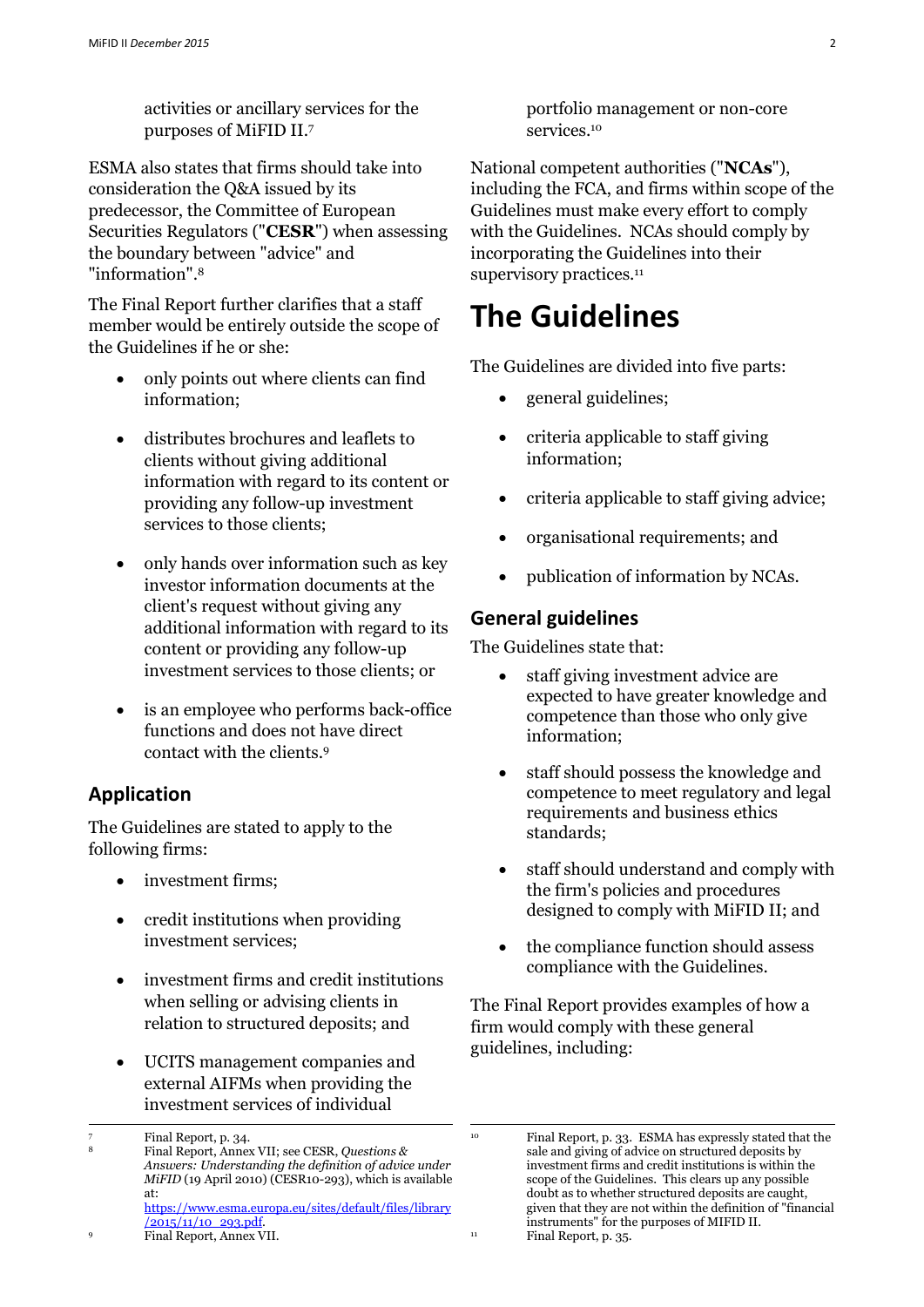- providing regular mandatory training to staff on conduct of business and organisational requirements;
- adopting a code of ethics;
- regular mandatory product training for staff;
- ensuring staff are familiar with the rules on conflicts of interest; and
- ensuring staff are familiar with the requirements regulating inducements.<sup>12</sup>

## **Giving information on products and services**

Staff giving information on investment products, investment services and ancillary services should have the necessary knowledge and competence to:

- understand key characteristics, risks and features of the investment products, including general tax implications;
- understand the costs to be incurred by the client;
- understand the characteristics and scope of investment services or ancillary services;
- understand how financial markets function and how they affect the value and pricing of products;
- understand the impact of economic figures and national, regional and global events on the markets and on the value of products;
- understand the difference between past and future performance and the limits of predictive forecasting;
- understand issues relating to market abuse and anti-money laundering;
- assess data relevant to the products, such as key investor information documents, prospectuses, financial statements, or financial data;
- understand specific market structures for the products and, where relevant, trading venues and secondary markets; and
- have a basic knowledge of the valuation principles for the products.

## **Giving investment advice**

Staff giving investment advice should have the necessary knowledge and competence to:

- understand key characteristics, risks and features of the investment products, including general tax implications
- understand the costs to be incurred by the client;
- fulfil obligations in relation to the MiFID II suitability requirements;
- understand how the product may not be suitable for the client;
- understand how financial markets function and how they affect the value and pricing of products;
- understand the impact of economic figures and national, regional and global events on the markets and on the value of products;
- understand the difference between past and future performance and the limits of predictive forecasting;
- understand issues relating to market abuse and anti-money laundering;
- assess data relevant to the products, such as key investor information documents, prospectuses, financial statements, or financial data;
- understand specific market structures for the products and, where relevant, trading venues and secondary markets;
- have a basic knowledge of the valuation principles for the products; and
- understand the fundamentals of managing a portfolio, including being able to understand the implications of

 $12$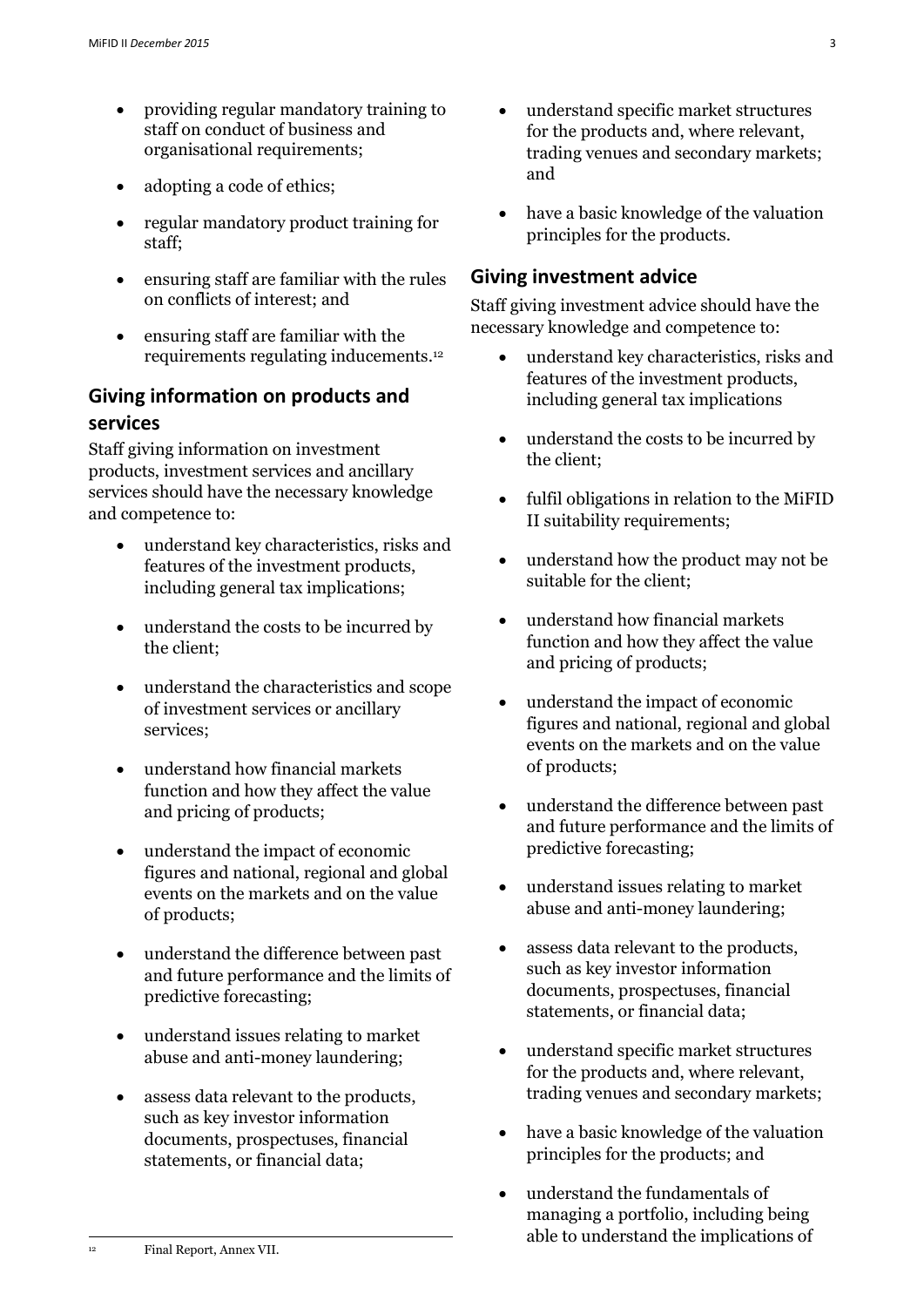diversification regarding individual investment alternatives.

The Final Report gives examples of how a firm would comply with the Guidelines on assessing staff who give investment advice. This would involve a firm regularly monitoring:

- the suitability assessments provided by staff;
- the ability of staff to ask appropriate questions to the client to understand his or her investment objectives, financial situation and knowledge and experience;
- the ability of staff to explain risks and rewards of a particular product or strategy; and
- the ability of staff to compare selected products with regard to terms and risks.

## **Organisational requirements**

The Guidelines state that firms should set out the responsibilities of staff and ensure that, where relevant, there is a clear distinction between the roles of giving information and giving advice. Specifically, firms should:

- ensure that staff are assessed through gaining qualifications and appropriate experience;
- review, at least annually, staff members' development and experience needs; and
- assess regulatory developments and take action where necessary to comply.

The Guidelines also set out special requirements for the supervision of staff who do not yet have the necessary knowledge and competence. A staff member may not be supervised for a period of more than four years.

The Final Report gives examples of how a firm could comply with the Guidelines:

 documenting staff roles and responsibilities and evaluates their performance against key set criteria; and  communicating publicly their criteria for demonstrating how staff comply with these Guidelines.<sup>13</sup>

Continuous professional development is required for staff to hold the appropriate qualification. This ongoing assessment:

- may involve training in the form of courses, seminars, independent studies or learning; and
- include verification questions demonstrating that staff have the necessary knowledge and competence.

## **Publication of information by NCAs**

NCAs are required to publish information to enable compliance with the Guidelines. If an NCA does not publish a list of appropriate qualifications that would meet the criteria in these Guidelines, then it must publish the criteria in the Guidelines as well as the characteristics that an appropriate qualification would need in order to comply with the Guidelines.

NCAs should also publish on their websites:

- information on the period of time required to gain appropriate experience;
- the maximum period of time under which a staff member lacking appropriate qualification or appropriate experience is allowed to work under supervision; and
- whether the review of the staff member's appropriate qualification should be carried out by the firm or an external body.

# **Commentary**

The UK already requires staff providing investment "advice" to adhere to the standards set out in the Training and Competence sourcebook ("**TC**") in the FCA Handbook. These contain provisions that are broadly similar to those required by the Guidelines, such as the need for appropriate qualifications and experience, and for staff to be supervised until they achieve the necessary level of expertise.

1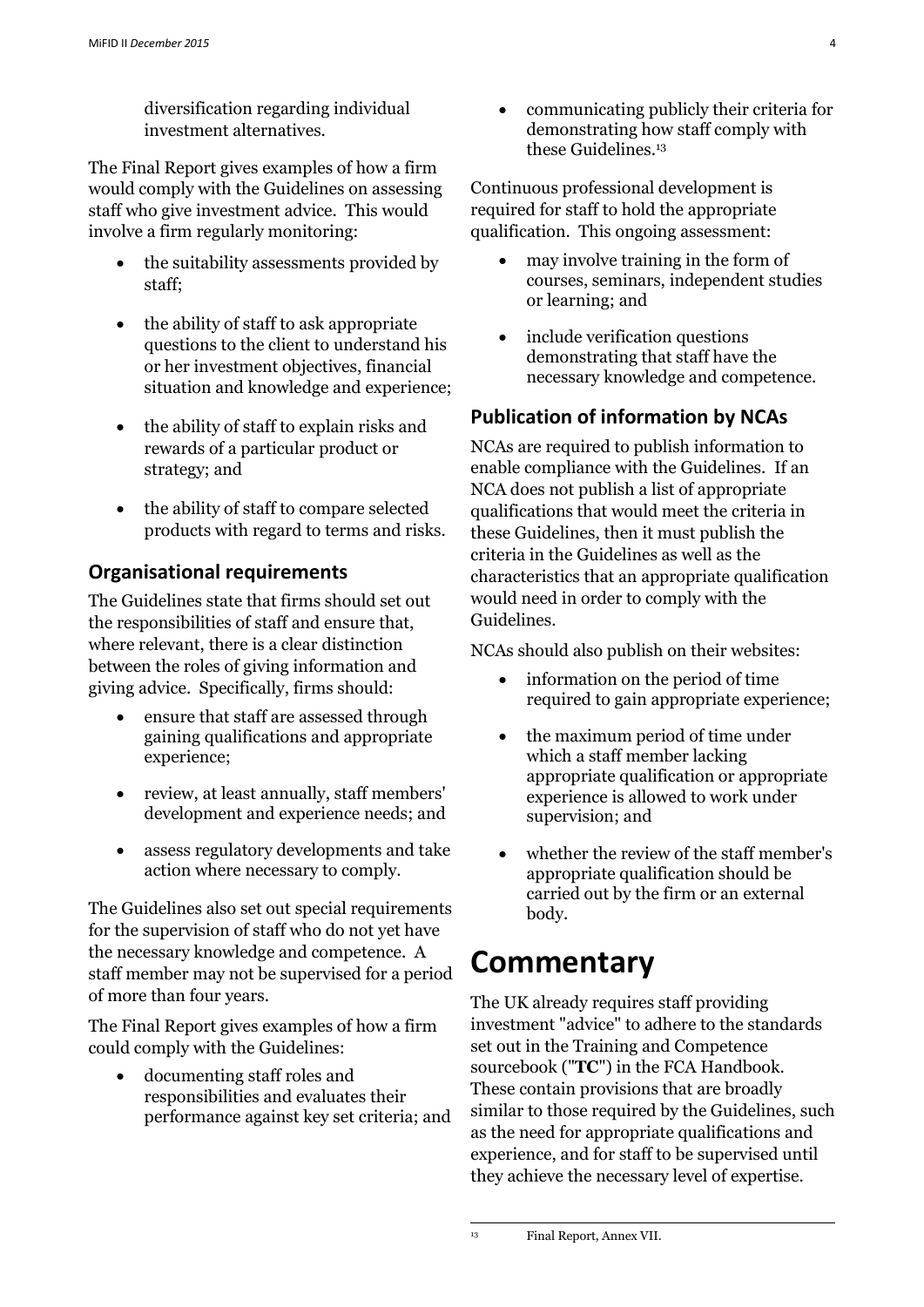However, the Guidelines also require firms to assess staff who provide "information" on products and services. This requirement is not currently contained in TC. Moreover, in practice, it may be difficult to distinguish between the giving of advice and the giving of information.

Once the FCA has clarified its approach to the Guidelines and how this requirement will be added to the Handbook, firms will have to consider carefully whether their training and assessment programmes should be extended to cover other staff, and whether they need to set up or reinforce controls to mark clearly the boundary between "advice" and "information".

## **Next steps**

The Guidelines, which are contained in Annex 5 of the Final Report, are due to be published on ESMA's website<br>[\(https://www.esma.europa.eu/\)](https://www.esma.europa.eu/).

National competent authorities ("**NCAs**"), including the FCA, must make every effort to comply with the guidelines. Once the guidelines have been translated into the other EU languages, NCAs will have two months to confirm whether they comply or intend to comply.

At present, the Guidelines are intended to apply from 3 January 2017. This is in line with the text of the MiFID II Directive which currently states that it will take effect from 3 January 2017. However, due to legislative delays, it is expected that the implementation of MiFID II will be delayed until January 2018. The impact of this expected delay on the Guidelines has not yet been confirmed, but it seems likely that the implementation of the Guidelines will be delayed accordingly.